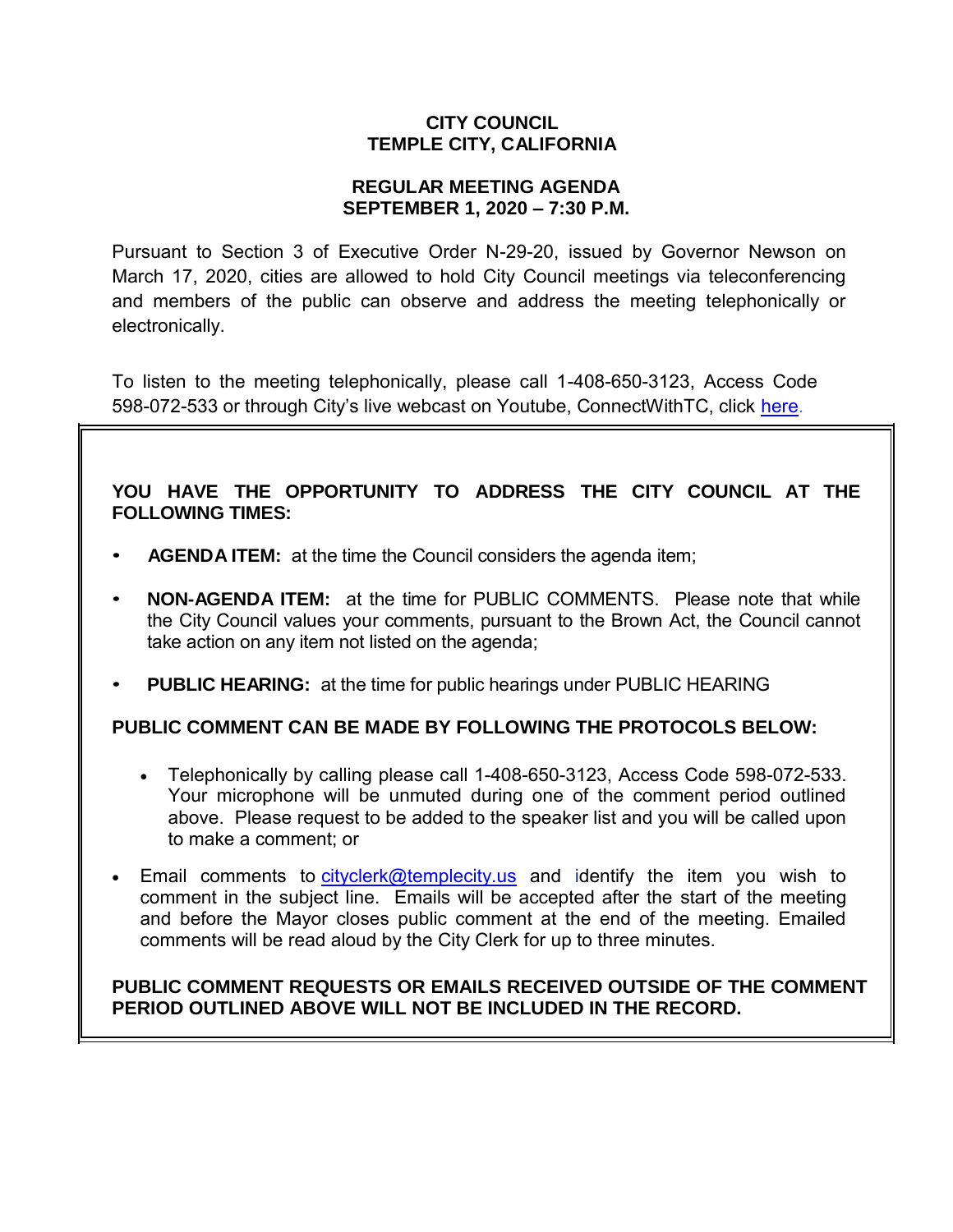City Council Agenda September 1, 2020 Page 2 of 2

- **1. CALL TO ORDER**  Mayor Chavez
- **2. ROLL CALL**  Councilmember Man, Sternquist, Vizcarra, Yu, Chavez

#### **3. INVOCATION**

**4. PLEDGE OF ALLEGIANCE** 

#### **5. CEREMONIAL MATTERS – PRESENTATIONS**

#### **6. PUBLIC COMMENTS ON ITEMS NOT LISTED ON THE AGENDA**

The City Council will now hear public comments regarding items **not listed** on the agenda. The procedure to address the City Council is highlighted on the first page of this agenda. This section is limited to 30 minutes total.

#### **7. CONSENT CALENDAR**

All Consent Calendar items may be approved in a single motion as recommended unless removed for further discussion. If members of the City Council or persons in the audience wish to discuss any matters listed on the Consent Calendar, please address them at this time.

Recommendation: Approve Items A through E per recommendations.

#### A. APPROVAL OF MINUTES

The City Council is requested to review and approve:

- 1. [Minutes of the Special City Council Meeting of August 18,](https://ca-templecity.civicplus.com/DocumentCenter/View/14983/7A-1-Special-City-Council-Minutes-2020-08-18) 2020; and
- 2. [Minutes of the Regular City Council Meeting of August 18, 2020.](https://ca-templecity.civicplus.com/DocumentCenter/View/14984/7A-2-CCM---2020-08-18)

Recommendation: Approve.

## [B. PLANNING COMMISSION MEETING ACTIONS](https://ca-templecity.civicplus.com/DocumentCenter/View/14985/7B-Planning-Commission-Actions-2020-08-11)

The City Council is requested to receive and file actions of the Regular Planning Commission Meeting of August 11, 2020.

Recommendation: Receive and file update.

#### [C. APPROVAL OF TRANSFER AGREEMENT WITH THE LOS ANGELES COUNTY](https://ca-templecity.civicplus.com/DocumentCenter/View/14986/7C-Safe-Clean-Water-Program-Municipal-Program_Staff-Report-with-attachment)  [FLOOD CONTROL DISTRICT FOR THE RECEIPT OF SAFE CLEAN WATER](https://ca-templecity.civicplus.com/DocumentCenter/View/14986/7C-Safe-Clean-Water-Program-Municipal-Program_Staff-Report-with-attachment)  [PROGRAM FUNDS](https://ca-templecity.civicplus.com/DocumentCenter/View/14986/7C-Safe-Clean-Water-Program-Municipal-Program_Staff-Report-with-attachment)

The City Council is requested to approve the transfer agreement in order to begin using the funds for various storm water related projects and programs.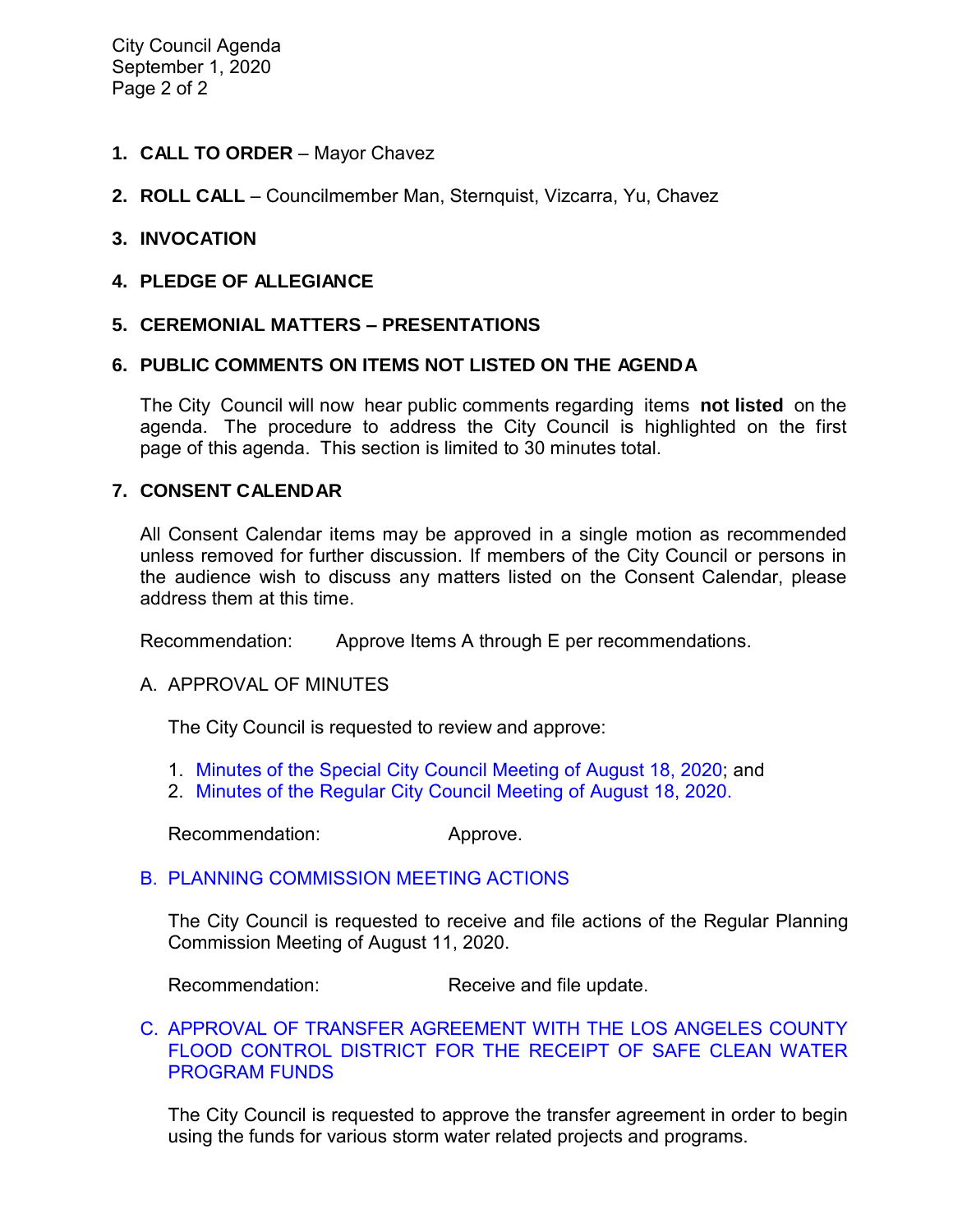Recommendation:

- 1. Approve a Transfer Agreement between the City and the County of Los Angeles Flood Control District for the receipt of Safe Clean Water Program Funds; and
- 2. Authorize the City Manager to sign the Transfer Agreement.
- [D. AWARD OF PUBLIC WORKS CONTRACT TO ALL AMERICAN ASPHALT FOR](https://ca-templecity.civicplus.com/DocumentCenter/View/14987/7D-Award-of-Contract-for-Las-Tunas-Drive-Pavement-Rehab-Phase-2_Staff-Report_V3-with-attachments)  [THE LAS TUNAS DRIVE PAVEMENT REHABILITATION PHASE 2 FROM](https://ca-templecity.civicplus.com/DocumentCenter/View/14987/7D-Award-of-Contract-for-Las-Tunas-Drive-Pavement-Rehab-Phase-2_Staff-Report_V3-with-attachments)  [SULTANA AVENUE TO EAST CITY LIMIT \(WEST OF BALDWIN AVENUE\), CIP](https://ca-templecity.civicplus.com/DocumentCenter/View/14987/7D-Award-of-Contract-for-Las-Tunas-Drive-Pavement-Rehab-Phase-2_Staff-Report_V3-with-attachments)  [NO. P20-07](https://ca-templecity.civicplus.com/DocumentCenter/View/14987/7D-Award-of-Contract-for-Las-Tunas-Drive-Pavement-Rehab-Phase-2_Staff-Report_V3-with-attachments)

City Council is requested to award a public works contract to All American Asphalt to completion the Las Tunas Drive Pavement Rehabilitation Phase 2 Project.

Recommendation:

- 1. Award a Public Works Contract (Contract) to All American Asphalt as the lowest responsible bidder for the Las Tunas Blvd Pavement Rehabilitation, Phase 2, from Sultana Avenue to East City Limit (west of Baldwin Avenue), CIP No. P20-07;
- 2. Authorize the City Manager to execute the Contract in an amount of \$974,333; and
- 3. Authorize 10% of the awarded contract amount as contingency allowance to be used if necessary for unforeseen conditions at the City Manager's discretion.

## [E. ADOPTION OF RESOLUTION NO. 20-5489 APPROVING PAYMENT OF BILLS](https://ca-templecity.civicplus.com/DocumentCenter/View/14988/7E-CC-Warrant)  [FOR FISCAL YEAR 2020-21](https://ca-templecity.civicplus.com/DocumentCenter/View/14988/7E-CC-Warrant)

The City Council is requested to adopt Resolution No. 20-5489 authorizing the payment of bills.

Recommendation: Adopt Resolution No. 20-5489.

## **8. PUBLIC HEARING** – None

- **9. UNFINISHED BUSINESS**  None
- **10. NEW BUSINESS**
	- [A. REQUEST TO CONTINUE A PUBLIC HEARING FOR THE APPEAL OF](https://ca-templecity.civicplus.com/DocumentCenter/View/15006/10A-Request-to-Continue-a-Public-Hearing-for-the-Appeal-of-Planning-Case-at-5637-Santa-Anita-Ave)  [PLANNING CASE PL 19-1668 AT 5637 SANTA ANITA AVENUE](https://ca-templecity.civicplus.com/DocumentCenter/View/15006/10A-Request-to-Continue-a-Public-Hearing-for-the-Appeal-of-Planning-Case-at-5637-Santa-Anita-Ave)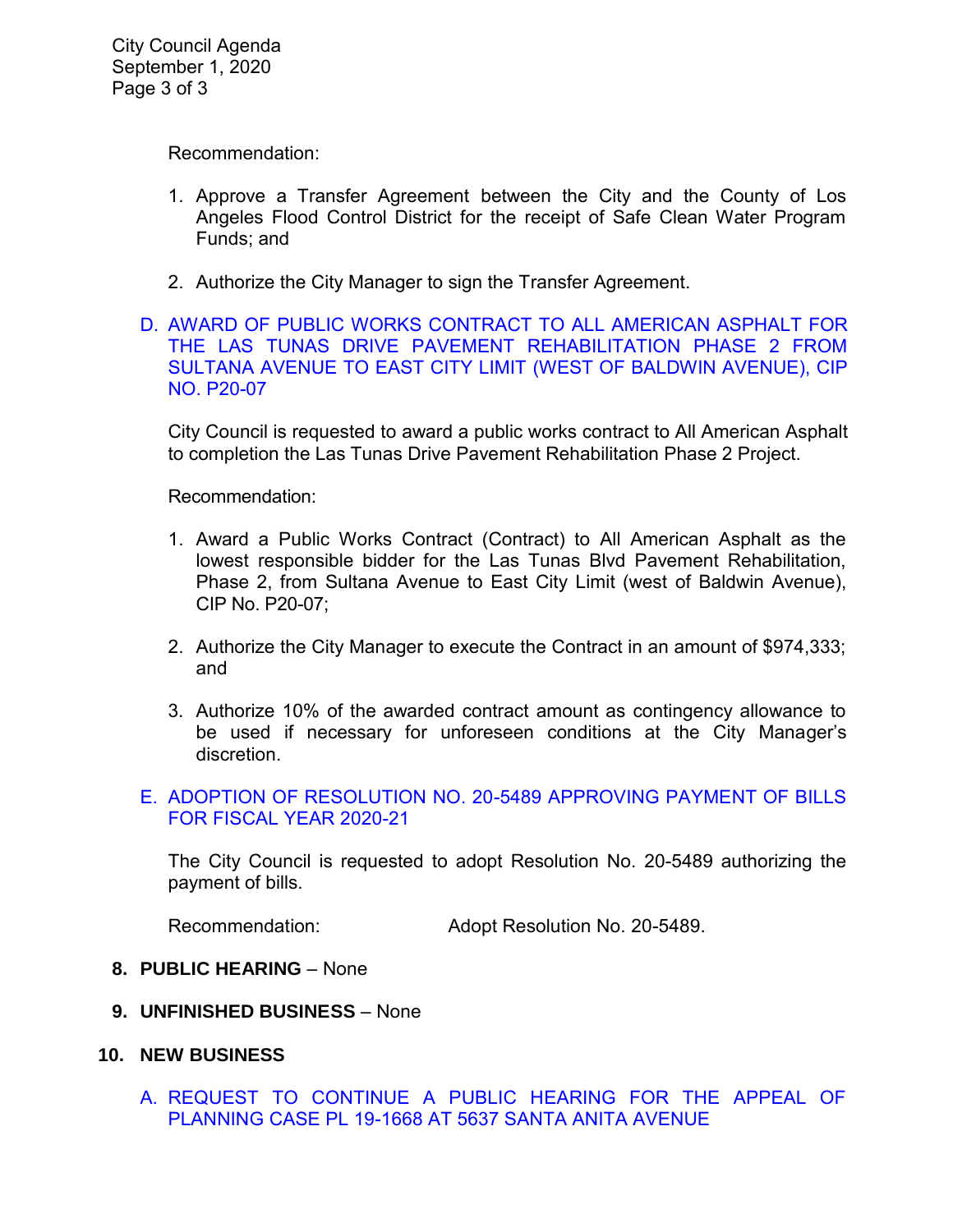The City Council is requested to consider a request from the appellant to continue the public hearing for Planning Case PL 19-1668.

Presenter: Interim Community Development Director

Recommendation: The City Council is requested to consider a request from the appellant to continue the public hearing for Planning Case PL 19-1668 to February 16, 2020.

#### [B. COMMUNITY DEVELOPMENT BLOCK GRANT PROGRAM COVID-19 RELIEF](https://ca-templecity.civicplus.com/DocumentCenter/View/15007/10B-CDBG-COVID-19-Programs_Staff-Report_CM-edits)  [PROGRAM UPDATE AND SMALL BUSINESS GRANT PROGRAM](https://ca-templecity.civicplus.com/DocumentCenter/View/15007/10B-CDBG-COVID-19-Programs_Staff-Report_CM-edits)  **[GUIDELINES](https://ca-templecity.civicplus.com/DocumentCenter/View/15007/10B-CDBG-COVID-19-Programs_Staff-Report_CM-edits)**

The City Council is requested to consider modifying the Small Business Grant Program Guidelines relating to businesses that have already received monetary assistance from another government agency.

Presenter: **Interim Community Development Director and** Associate Planner

Recommendation: Consider modifying the Small Business Grant Program Guidelines relating to businesses that have already received monetary assistance from another government agency.

#### **11. UPDATE FROM CITY MANAGER**

## **12. UPDATE FROM CITY ATTORNEY**

# **13. COUNCIL REPORTS REGARDING AD HOC OR STANDING COMMITTEE MEETINGS**

- A. SCHOOL DISTRICT/CITY STANDING COMMITTEE (Councilmember Man and Mayor Chavez) – Formed 1/3/2012
- B. LAS TUNAS DOWNTOWN REVITALIZATION STANDING COMMITTEE (Mayor Chavez and Mayor Pro Tem Yu) – Formed 2/18/2014
- C. FUTURE DEVELOPMENT OF CITY PROPERTIES STANDING COMMITTEE (Mayor Pro Tem Yu and Councilmember Man) – Formed 2/18/2014
- D. AUDIT STANDING COMMITTEE (Mayor Chavez and Mayor Pro Tem Yu) – Formed 7/15/2014
- E. FACILITIES, PUBLIC WORKS, AND INFRASTRUCTURE STANDING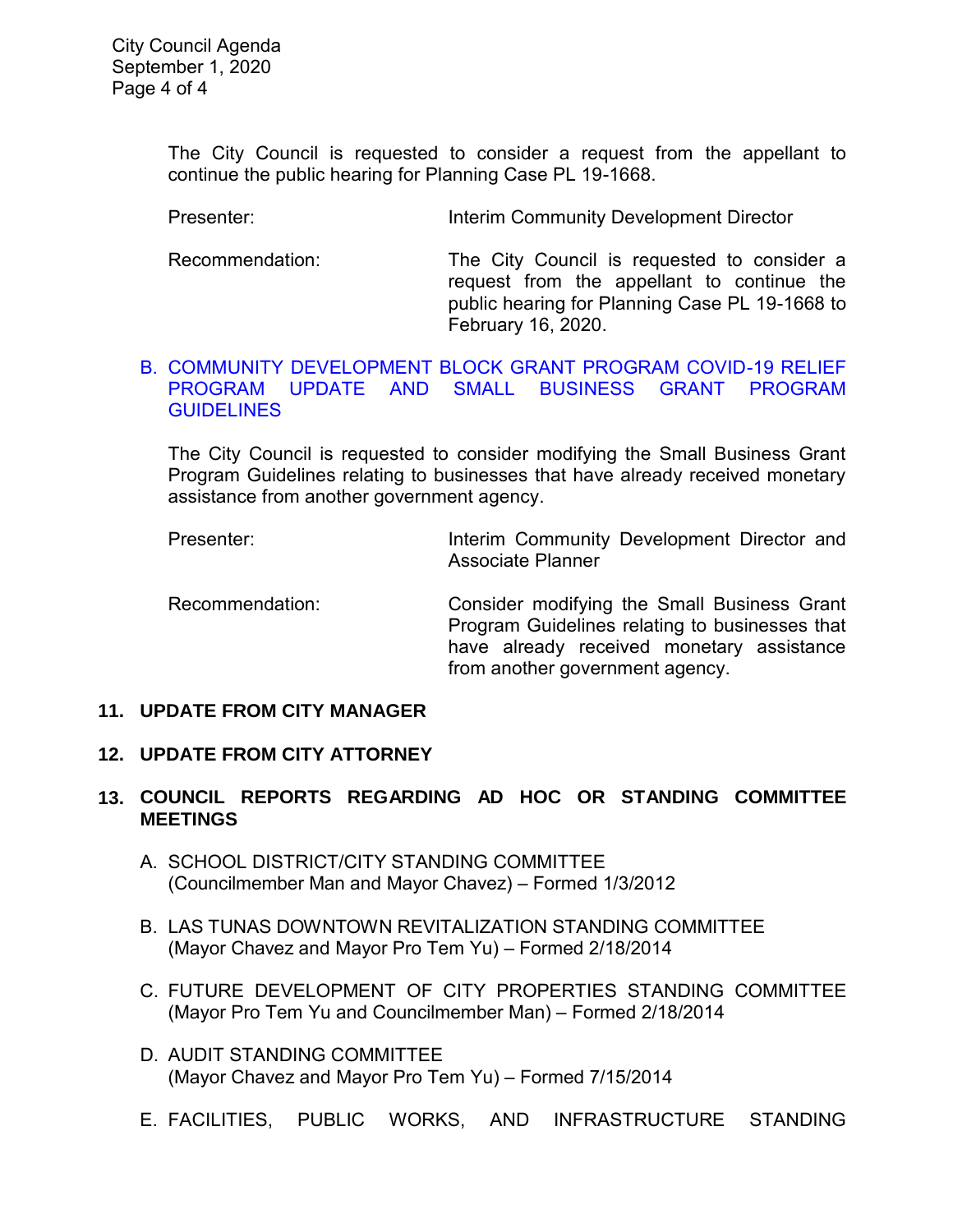City Council Agenda September 1, 2020 Page 5 of 5

> **COMMITTEE** (Mayor Pro Tem Yu and Councilmember Man) – Formed 4/4/2017

F. PRIMROSE PARK ART ELEMENT AD HOC (Councilmember Vizcarra and Mayor Pro Tem Yu) – Formed 5/19/20

## **14. COUNCIL ITEMS SEPARATE FROM THE CITY MANAGER'S REGULAR AGENDA**

- A. COUNCILMEMBER VIZCARRA
- B. COUNCILMEMBER MAN
- C. COUNCILMEMBER STERNQUIST
- D. MAYOR PRO TEM YU
- E. MAYOR CHAVEZ

# **15. RECESS TO SUCCESSOR AGENCY TO THE TEMPLE CITY COMMUNITY DEVELOPMENT AGENCY MEETING**

## **16. ADDITIONAL PUBLIC COMMENTS ON ITEMS NOT LISTED ON THE AGENDA**

 The City Council will now hear additional public comments regarding items not listed on the agenda. The procedure to address the City Council is highlighted on the first page of this agenda.

## **17. ADJOURNMENT**

CITY COUNCIL 7:30 P.M. SEPTEMBER 15, 2020 PLANNING COMMISSION 7:30 P.M. TBD PARKS & RECREATION COMMISSION 7:30 P.M. TBD TRANSPORTATION AND PUBLIC SAFETY 7:30 P.M. TBD **COMMISSION** 

Notice: Staff reports or other written documentation relating to each item of business of this Agenda are available for viewing on the City's website at [www.templecity.us](http://www.templecity.us/) and are on file in the Office of the City Clerk located at City Hall, 9701 Las Tunas Drive, Temple City, California, and available for review during regular office hours. Written documentation submitted to the City Council after distribution of the agenda packet can be obtained at the City Clerk's Office during regular office hours.